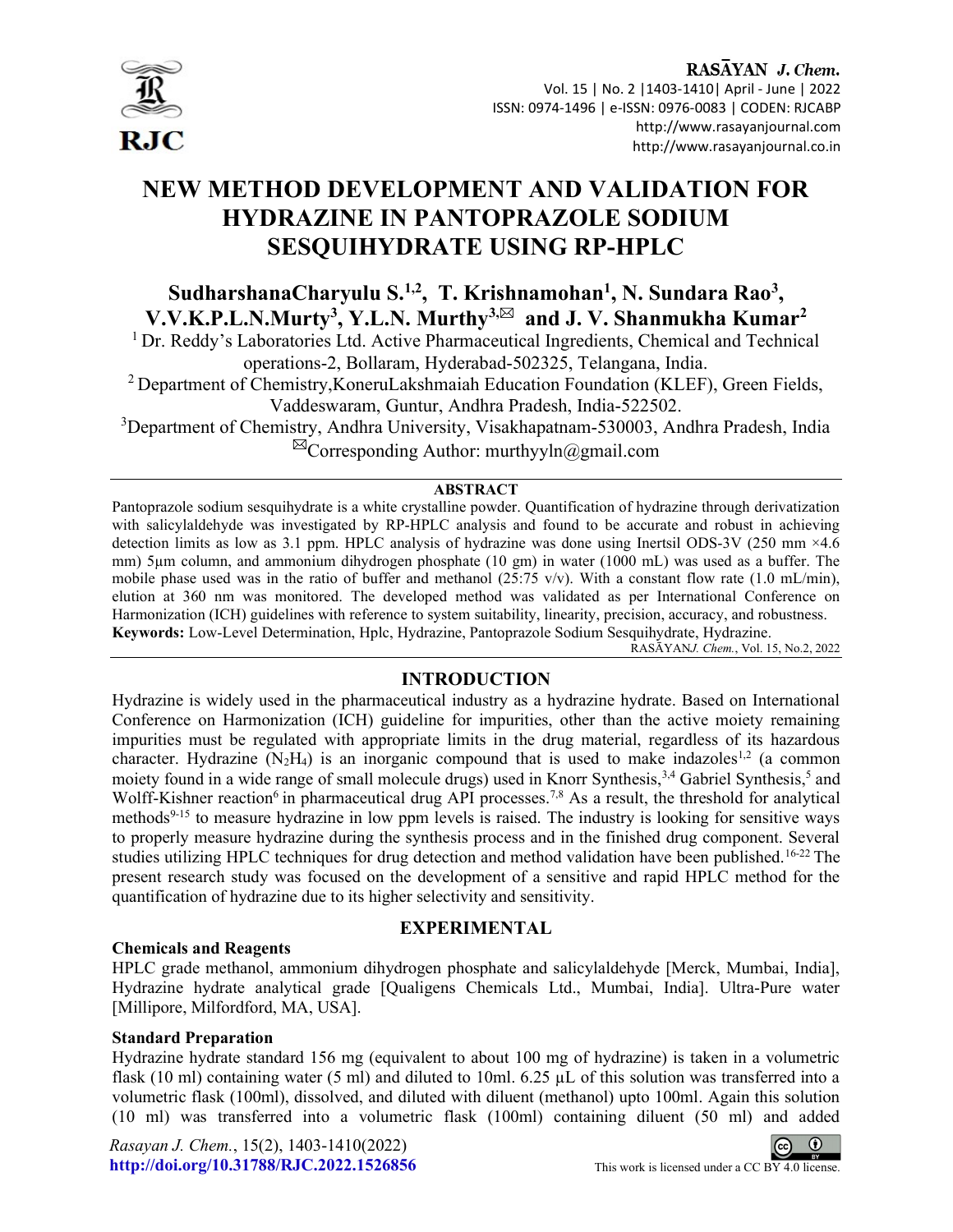Salicylaldehyde (0.5 ml) and cyclomix for 20 minutes and make up with water. This solution contains 6.25 ppm with respect to test concentration.

## Sample Preparation

Accurately weighed 100 mg of the test sample is taken into a volumetric flask (10 ml) containing diluent  $(5 \text{ ml})$ , added to  $50 \mu L$  of Salicylaldehyde and cyclomix for 20 minutes, and makeup to the mark with diluent.

## Instrumentation and Method Conditions

Waters HPLC (Model Alliance 2695 separation module) (Waters Corporation, Milford, MA, USA) equipped 2998 Photo Diode Array (PDA) detector was employed. Waters empower software was used to process the data. An isocratic analytical method with Inertsil ODS-3V column (250 x 4.6 mm, particle size 5 mm, GL Sciences Inc., Japan). A mobile phase of 25:75 v/v ratios of buffer and methanol is employed. Buffer preparation consists of dissolving 10 grams of ammonium dihydrogen phosphate into 1000 ml milli-Q water. The temperature at 30°C in the column was maintained. For 40-minute duration, the flow rate (1.0 mL/min) was maintained constantly and at 360 nm column eluent was examined.

## Method Validation

The following validation factors have to be examined according to validation recommendations for limit test methods: system suitability, Limit of quantitation (LOQ) and Limit of detection (LOD) precision at LOQ, accuracy at LOQ, linearity, method precision, accuracy at TAL, test and mobile phase stability, range, ruggedness, and robustness.

# RESULTS AND DISCUSSION

## Method Validation

The developed analytical method was validated for hydrazine impurity as ICH guidelines and parameters such as linearity, LOQ, LOD, accuracy, precision, selectivity, recovery, and ruggedness/robustness, details were illustrated in Tables-1 to16.

# Linearity

Linearity of the method was established at a low level as performed by preparing six different solutions  $(3.1 \text{ ppm to } 9.4 \text{ ppm})$  from the LOQ to 150% (LOQ, 60, 75, 100, 125, and 150%) of hydrazine impurity in relation to the concentrations of the target analyte. For linear regression analysis, the graph was plotted between peak area and concentration. For hydrazine impurity, the calibration plot was obtained across the calibration ranges tested from LOQ to 150 percent. For hydrazine impurity, the correlation value was 0.998 and is depicted in Fig.-1. The details of the results are presented in Table -1.



Fig.-1: Linearity of Hydrazine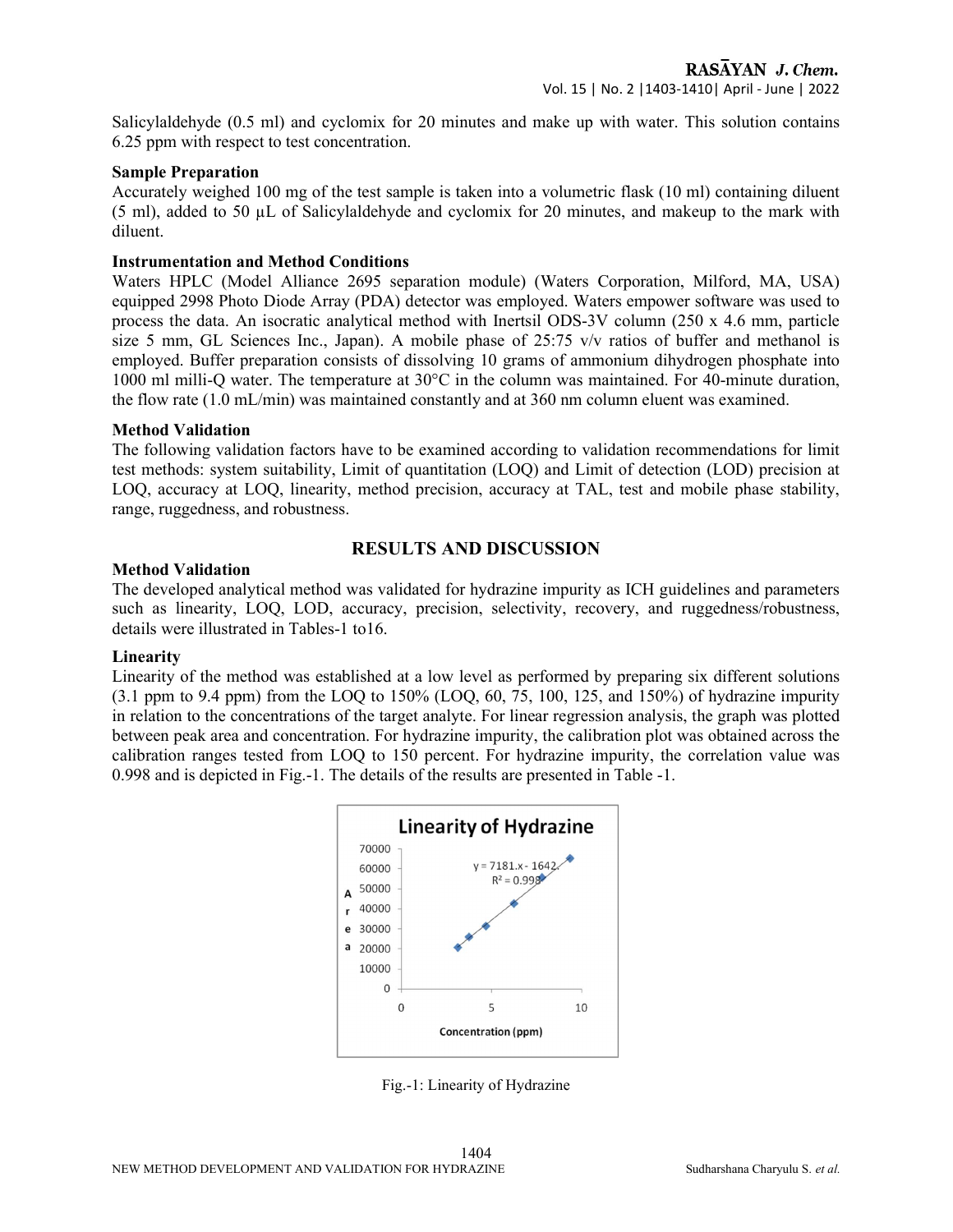# RASAYAN J. Chem.

Vol. 15 | No. 2 |1403-1410| April - June | 2022

|                                   | Table-1. Hydiazhiel meanty and Graph |       |  |  |  |
|-----------------------------------|--------------------------------------|-------|--|--|--|
| Level                             | Concentration (ppm)                  | Area  |  |  |  |
| LOQ                               | 3.125                                | 20705 |  |  |  |
| 60%                               | 3.7500                               | 25935 |  |  |  |
| 75%                               | 4.6875                               | 31389 |  |  |  |
| 100%                              | 6.2500                               | 42636 |  |  |  |
| 125%                              | 7.8125                               | 55634 |  |  |  |
| 150%                              | 9.3750                               | 65207 |  |  |  |
| Correlation Coefficient<br>0.9991 |                                      |       |  |  |  |
| 7181.78<br>Slope                  |                                      |       |  |  |  |
|                                   | $-1642.72$<br>Intercept              |       |  |  |  |
|                                   | $\%$ Y-Intercept<br>$-3.85$          |       |  |  |  |

#### Table-1: HydrazineLinearity and Graph

### System Suitability

Before beginning each validation parameter, prepared standard solution injected to HPLC System in 6 replicates. In a diluted standard solution, the percent RSD of the peak owing to hydrazine impurity was recorded. The results are shown in Table -2.





| Reference solution                                                               | Area of Hydrazine |  |
|----------------------------------------------------------------------------------|-------------------|--|
| Injection-1                                                                      | 41226             |  |
| Injection-2                                                                      | 40928             |  |
| Injection-3                                                                      | 42082             |  |
| Injection-4                                                                      | 41062             |  |
| Injection-5                                                                      | 41234             |  |
| Injection-6                                                                      | 41770             |  |
| Mean                                                                             | 41383.7           |  |
| <b>STDEV</b>                                                                     | 446.16            |  |
| $%$ RSD                                                                          | 1.08              |  |
| Acceptance criteria: The % RSD for the Hydrazine area shall not be more than 5.0 |                   |  |

## Limits of Detection and Quantitation

The lowest quantity of the analyte in the sample can be quantitatively measured with precision and accuracy is the limit of quantitation. Formula for calculating LOQ is  $LOQ = 10\sigma/S$ . The values of Theoretical plates. The least concentration that can be detected, but is not always defined as an exact amount, is referred to as the LOD.

The formula  $LOD = 3.3 \sigma/S$  is used to compute  $LOD$ Where,  $\sigma$ = Standard deviation of the response,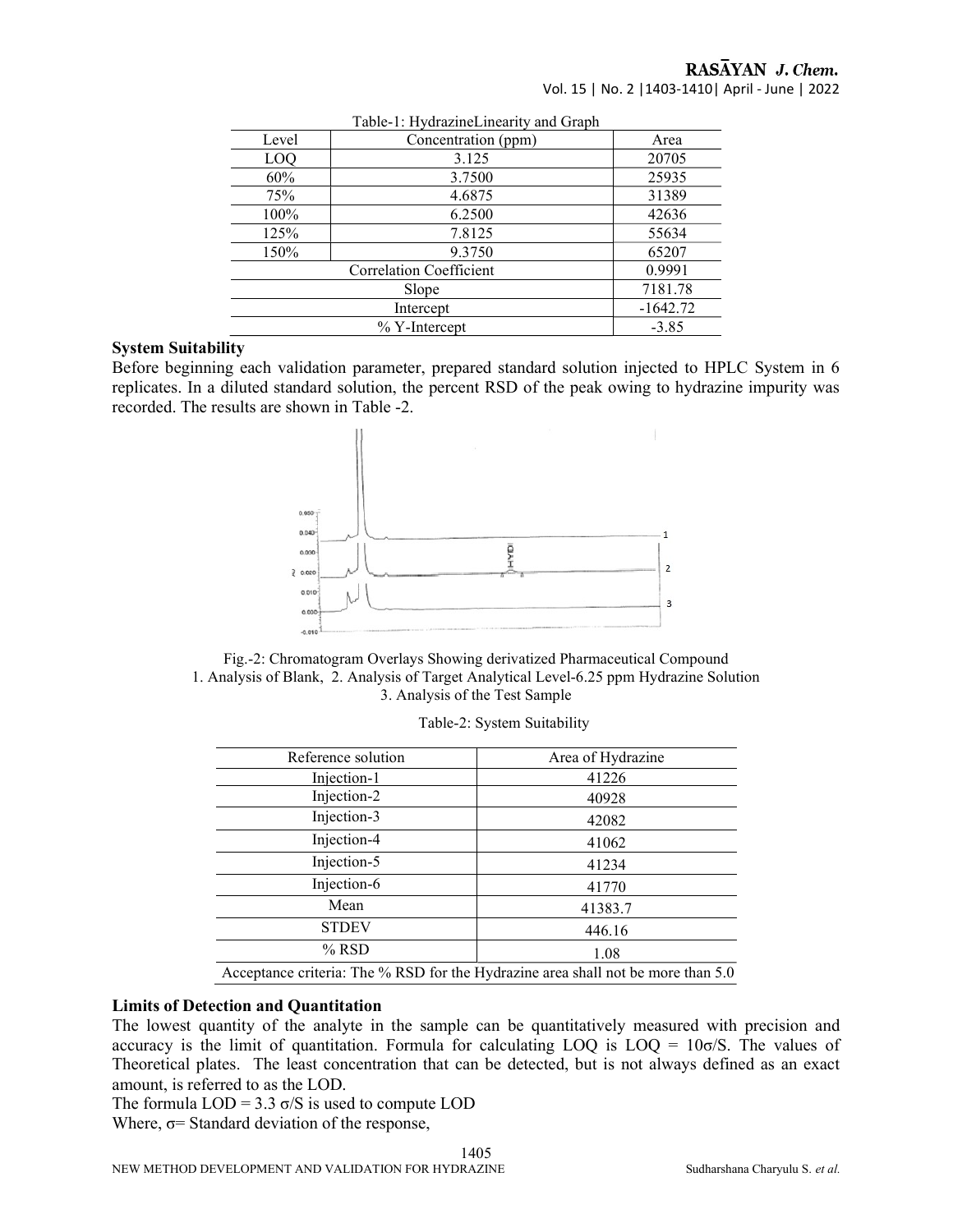$S =$ Slope of the calibration curve.

LOQ gives a signal-to-noise ratio of 10. LOD of hydrazine impurity is 0.0000103 mg/ml (1.03 ppm). Under the same conditions, the LOQ was 0.000031 mg/ml (3.1 ppm). The details of LOQ and LOD are presented in Table-3 and 4.

| Table-3: Limit of Detection Results      |                            |                                                              |  |                                     |                     |                                                                 |
|------------------------------------------|----------------------------|--------------------------------------------------------------|--|-------------------------------------|---------------------|-----------------------------------------------------------------|
| Impurity                                 | Concentration in<br>mg/ml  | Concentration<br>S/N<br>w.r.to test conc. in<br>Ratio<br>ppm |  |                                     | Acceptance criteria |                                                                 |
| Hydrazine                                | 0.0000103                  | 3.0<br>1.03                                                  |  | The signal to noise ratio should be |                     |                                                                 |
| Table-4: Limit of Quantification Results |                            |                                                              |  |                                     |                     |                                                                 |
| Impurity                                 | Concentration, in<br>mg/ml | Concentration w.r.to test<br>S/N<br>Ratio<br>conc. in ppm    |  |                                     | Acceptance criteria |                                                                 |
| Hydrazine                                | 0.000031                   | 3.1                                                          |  | 9.67                                |                     | The signal to noise ratio should be<br>between $9.5$ and $10.4$ |

# $T_{\text{max}}$   $\frac{1}{2}$   $\frac{1}{2}$   $\frac{1}{2}$   $\frac{1}{2}$   $\frac{1}{2}$   $\frac{1}{2}$   $\frac{1}{2}$   $\frac{1}{2}$   $\frac{1}{2}$   $\frac{1}{2}$   $\frac{1}{2}$   $\frac{1}{2}$   $\frac{1}{2}$   $\frac{1}{2}$   $\frac{1}{2}$   $\frac{1}{2}$   $\frac{1}{2}$   $\frac{1}{2}$   $\frac{1}{2}$   $\frac{1}{2}$   $\frac{1}{2}$

## Precision

Six Individual measures of hydrazine impurity in pantoprazole were performed. For each of the preparations, the impurity content of hydrazine was obtained, and the technique accuracy was assessed by calculating the percentage RSD of the impurity content in six preparations. In order to determine the intermediate precision of the devised technique, experiments were conducted in the same laboratory using another analyst, column, and equipment. %RSD for the content of hydrazine impurity was less than 5.30%, indicating the high precision of the method. The analytical data are presented in Table -5.

| Table-5: Precision at Limit of Quantification Level Results               |                          |  |  |
|---------------------------------------------------------------------------|--------------------------|--|--|
| Preparation                                                               | Area of Hydrazine at LOQ |  |  |
|                                                                           | 19629                    |  |  |
| 2                                                                         | 18386                    |  |  |
| 3                                                                         | 18352                    |  |  |
|                                                                           | 18883                    |  |  |
| 5                                                                         | 18658                    |  |  |
| 6                                                                         | 18713                    |  |  |
| Mean                                                                      | 18770                    |  |  |
| <b>STDEV</b>                                                              | 466.61                   |  |  |
| $%$ RSD                                                                   | 2.49                     |  |  |
| Acceptance criteria: % RSD for the Hydrazine peak area shall not be >10.0 |                          |  |  |

 $T$  11  $\epsilon$  p  $T$  . The Limit of  $\epsilon$  at Limit of  $\epsilon$  at Limit of  $\epsilon$ 

## Accuracy

The impurity was evaluated at three concentrations LOQ, 100%, and 150%.The results are shown in Table -6.

Table-6: Accuracy at Limit of Quantification Level Results

| Preparation | % Recovery of Hydrazine |
|-------------|-------------------------|
|             | 98.21                   |
|             | 100.18                  |
|             | 97.80                   |
| Average     | 98.73                   |
|             |                         |

Acceptance criteria: % recovery should range between 80.0 - 120.0

# Ruggedness and Robustness Test

A robustness evaluation was done throughout the development of the analytical method, as suggested by ICH Guidelines and Dutch Pharmacists Guidelines. The method's robustness is determined by a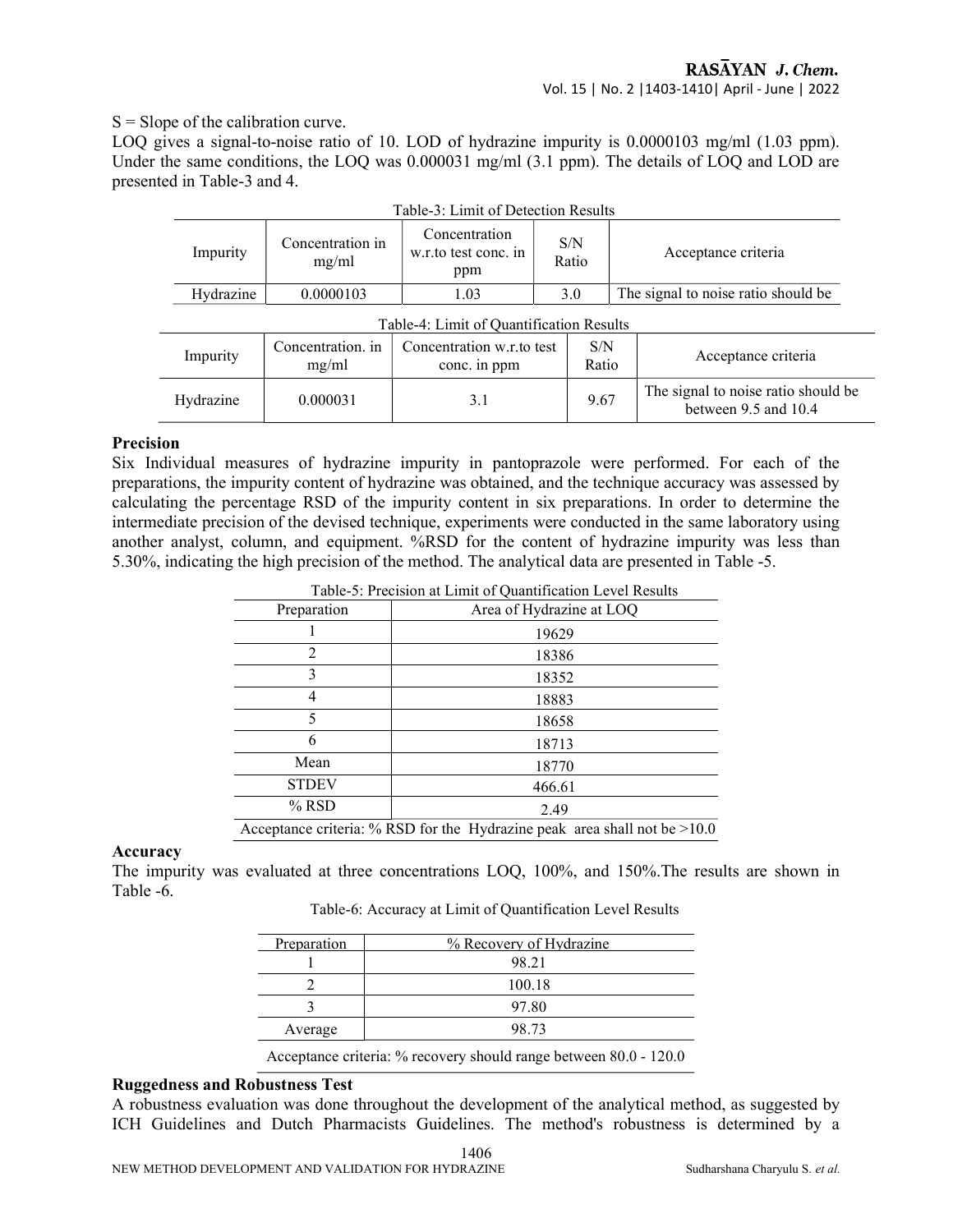# RASAYAN J. Chem. Vol. 15 | No. 2 |1403-1410| April - June | 2022

comparison of intra and inter-day tests of hydrazine impurity assay findings done by two analysts. These tests of hydrazine impurity in drug compounds done in the same laboratory by two analysts had RSD values of less than 3.8 percent, confirming the method's robustness. The method's resilience was further tested under a range of circumstances, including variations in the eluent's pH, buffer composition, and flow rate. Findings degree of repeatability is found to be the consequence of modest purposeful alterations in the method parameters and analytical operator change has indicated the robustness of the technique. The data is presented in Tables-7, 8, 9, 10, 11, 12, 13, and 14.

| Reference solution                                                                                    | Area of Hydrazine (1st<br>System, 1 <sup>st</sup> Column, and 1 <sup>st</sup><br>Analyst)* | Area of Hydrazine<br>(2 <sup>nd</sup> System, 2 <sup>nd</sup> Column, and<br>$2nd$ Analyst) |  |
|-------------------------------------------------------------------------------------------------------|--------------------------------------------------------------------------------------------|---------------------------------------------------------------------------------------------|--|
| Injection-1                                                                                           | 40353                                                                                      | 40185                                                                                       |  |
| Injection-2                                                                                           | 40521                                                                                      | 41090                                                                                       |  |
| Injection-3                                                                                           | 40995                                                                                      | 41079                                                                                       |  |
| Injection-4                                                                                           | 40834                                                                                      | 41095                                                                                       |  |
| Injection-5                                                                                           | 40694                                                                                      | 41647                                                                                       |  |
| Injection-6                                                                                           | 41089                                                                                      | 41502                                                                                       |  |
| Mean                                                                                                  | 40747.7                                                                                    | 41099.7                                                                                     |  |
| <b>STDEV</b>                                                                                          | 281.12                                                                                     | 509.63                                                                                      |  |
| $%$ RSD                                                                                               | 0.69                                                                                       | 1.24                                                                                        |  |
| $\Lambda$ coeptance criteria: The $\frac{0}{2}$ DSD for the Hydrogine area shall not be more than 5.0 |                                                                                            |                                                                                             |  |

Table-7: Ruggedness: System Suitability (1<sup>st</sup> System, 1<sup>st</sup> Column, and 1<sup>st</sup>Analyst)\*

| Acceptance criteria: The % RSD for the Hydrazine area shall not be more than 5.0 |  |
|----------------------------------------------------------------------------------|--|
|----------------------------------------------------------------------------------|--|

Table-8: Ruggedness: Hydrazine Precision for Area and the Hydrazine Content (ppm)

|              | Hydrazine                                                                        |       |                                                                             |       |  |
|--------------|----------------------------------------------------------------------------------|-------|-----------------------------------------------------------------------------|-------|--|
| Preparation  | 1 <sup>st</sup> System*,1 <sup>st</sup> Column*, and 1 <sup>st</sup><br>Analyst* |       | 2 <sup>nd</sup> System, 2 <sup>nd</sup> Column, and 2 <sup>nd</sup> Analyst |       |  |
|              | Area                                                                             | ppm   | Area                                                                        | ppm   |  |
|              | 41747                                                                            | 6.403 | 40267                                                                       | 6.123 |  |
| 2            | 40871                                                                            | 6.269 | 40277                                                                       | 6.125 |  |
| 3            | 40526                                                                            | 6.216 | 40179                                                                       | 6.110 |  |
| 4            | 40758                                                                            | 6.252 | 41889                                                                       | 6.370 |  |
| 5            | 40800                                                                            | 6.272 | 41831                                                                       | 6.361 |  |
| 6            | 40892                                                                            | 6.272 | 41804                                                                       | 6.357 |  |
| Mean         | 40932.33                                                                         | 6.278 | 41041.17                                                                    | 6.241 |  |
| <b>STDEV</b> | 420.019                                                                          | 0.064 | 877.632                                                                     | 0.33  |  |
| $%$ RSD      | 1.03                                                                             | 1.02  | 2.14                                                                        | 2.14  |  |

Acceptance criteria: The % RSD for the area and Hydrazine content shall not be more than 10.0

| Table-9. Robustiless. Variation in Nibblic Filase Composition |            |            |  |  |
|---------------------------------------------------------------|------------|------------|--|--|
| Mobile phase<br>composition                                   | Buffer(mL) | Method(mL) |  |  |
| Ideal composition                                             | 250        | 750        |  |  |
| 90%                                                           | 325        | 675        |  |  |
| 110%                                                          | 175        | 825        |  |  |

Table-9: Robustness: Variation in Mobile Phase Composition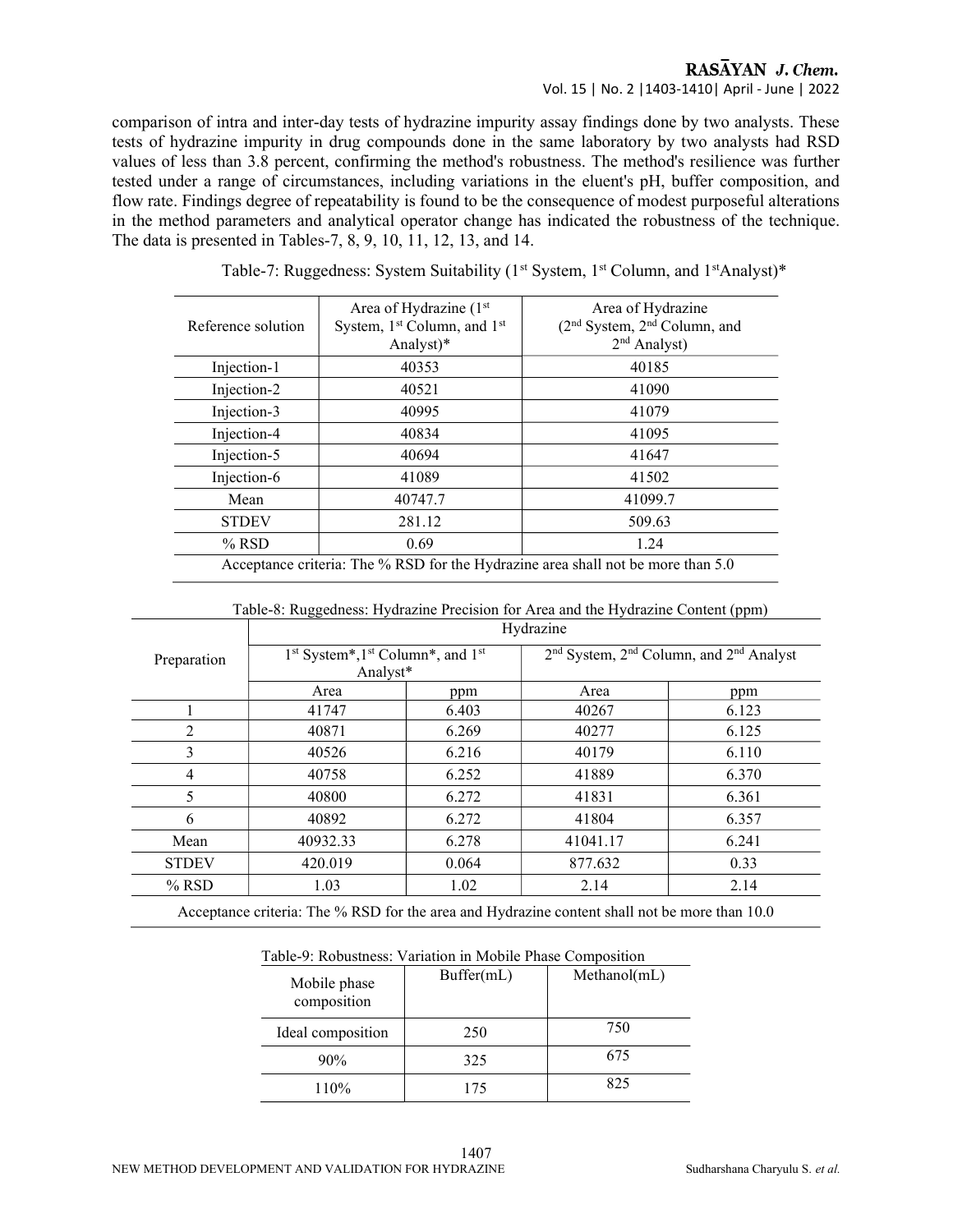RASĀYAN J. Chem.

Vol. 15 | No. 2 |1403-1410| April - June | 2022

|                    |                                                                                                 | Table-TV. Robustness. System Suitability |                           |  |
|--------------------|-------------------------------------------------------------------------------------------------|------------------------------------------|---------------------------|--|
| Reference solution | Area of Hydrazine                                                                               | Area of Hydrazine (90%                   | Area of Hydrazine         |  |
|                    | (Ideal)                                                                                         | Organic)                                 | $(110\% \text{ Organic})$ |  |
| Injection-1        | 41226                                                                                           | 42580                                    | 43457                     |  |
| Injection-2        | 40928                                                                                           | 43495                                    | 43698                     |  |
| Injection-3        | 42082                                                                                           | 42456                                    | 43739                     |  |
| Injection-4        | 41062                                                                                           | 40838                                    | 43788                     |  |
| Injection-5        | 41234                                                                                           | 42834                                    | 43187                     |  |
| Injection-6        | 41770                                                                                           | 41410                                    | 42255                     |  |
| Mean               | 41383.7                                                                                         | 42268.8                                  | 43354.0                   |  |
| <b>STDEV</b>       | 446.16                                                                                          | 937.62                                   | 583.30                    |  |
| $%$ RSD            | 1.08                                                                                            | 2.30                                     | 1.35                      |  |
|                    | $\Lambda$ continuo guitaria: The $\alpha$ DCD for the Hydrozine area shall not be more than 5.0 |                                          |                           |  |

Table-10: Robustness: System Suitability

Acceptance criteria: The % RSD for the Hydrazine area shall not be more than 5.0

| Table-11: Robustness: Different Flow Rate                  |                      |              |                   |  |
|------------------------------------------------------------|----------------------|--------------|-------------------|--|
| Condition-1<br>Condition-2<br>Ideal condition<br>Parameter |                      |              |                   |  |
| Flow rate                                                  | $1.0 \text{ ml/min}$ | $0.8$ ml/min | $\cdot$ .2 ml/min |  |

| Table-12: Robustness: System Suitability                                               |                   |                         |                        |  |
|----------------------------------------------------------------------------------------|-------------------|-------------------------|------------------------|--|
| Reference solution                                                                     | Area of Hydrazine | Area of Hydrazine (0.8) | Area of Hydrazine      |  |
|                                                                                        | (Ideal)           | ml/min)                 | $(1.2 \text{ ml/min})$ |  |
| Injection-1                                                                            | 41226             | 55309                   | 41416                  |  |
| Injection-2                                                                            | 40928             | 56647                   | 41046                  |  |
| Injection-3                                                                            | 42082             | 57121                   | 41803                  |  |
| Injection-4                                                                            | 41062             | 56275                   | 41158                  |  |
| Injection-5                                                                            | 41234             | 57580                   | 40701                  |  |
| Injection-6                                                                            | 41770             | 56891                   | 40610                  |  |
| Mean                                                                                   | 41383.7           | 56637.2                 | 41122.3                |  |
| <b>STDEV</b>                                                                           | 446.16            | 785.21                  | 446.46                 |  |
| $%$ RSD                                                                                | 1.08              | 1.39                    | 1.09                   |  |
| $\Lambda$ -contracts on the decoder of DCD fractly Herbert in the decoder of $\Lambda$ |                   |                         |                        |  |

Acceptance criteria: The % RSD for the Hydrazine area shall not be more than 5.0

|  | Table-13: Robustness: Different Temperatures |
|--|----------------------------------------------|
|--|----------------------------------------------|

| Tuoto To, Roodsaloss, Dhitolohi Tollipolataros |                 |             |                         |
|------------------------------------------------|-----------------|-------------|-------------------------|
| Parameter                                      | Ideal condition | `ondition-  | ondi<br>$+1$ 0 m $\sim$ |
| emperature                                     | 30°C            | n con<br>ر_ | າ ເດ $\Gamma$<br>J J    |
|                                                |                 |             |                         |

Table-14: Robustness: System Suitability

| Reference solution                                                               | Area of Hydrazine<br>(Ideal) | Area of Hydrazine $(25^{\circ} \text{ C})$ | Area of Hydrazine<br>$(35^{\circ} \text{C})$ |
|----------------------------------------------------------------------------------|------------------------------|--------------------------------------------|----------------------------------------------|
| Injection-1                                                                      | 41226                        | 44286                                      | 45297                                        |
| Injection-2                                                                      | 40928                        | 44377                                      | 44122                                        |
| Injection-3                                                                      | 42082                        | 44964                                      | 44062                                        |
| Injection-4                                                                      | 41062                        | 44427                                      | 44822                                        |
| Injection-5                                                                      | 41234                        | 43310                                      | 44218                                        |
| Injection-6                                                                      | 41770                        | 44199                                      | 44890                                        |
| Mean                                                                             | 41383.7                      | 44260.5                                    | 44568.5                                      |
| <b>STDEV</b>                                                                     | 446.16                       | 537.42                                     | 505.39                                       |
| $%$ RSD                                                                          | 1.08                         | 1.21                                       | 1.13                                         |
| Acceptance criteria: The % RSD for the Hydrazine area shall not be more than 5.0 |                              |                                            |                                              |

 $\overline{\phantom{a}}$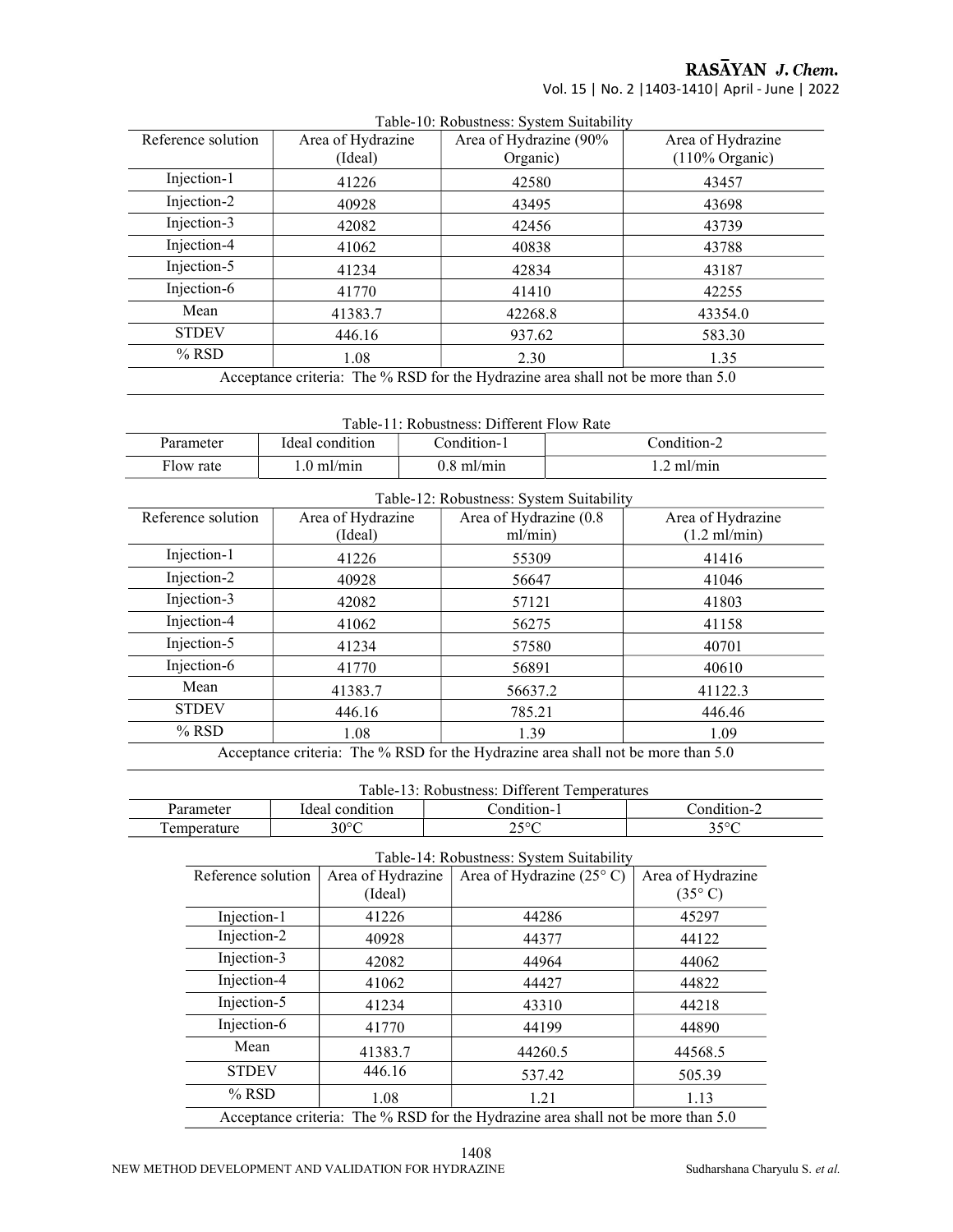## **Stability**

Test samples and impurity spiked samples are shown to be stable under conditions of room temperature for 48 hours from the time of preparation. The results are shown in Tables -15 and16.

|                                          | <b>Solution Stability</b> |           |           |  |
|------------------------------------------|---------------------------|-----------|-----------|--|
| <b>Impurity Name</b>                     | Initial                   | $1st$ day | $2nd$ day |  |
| Hydrazine                                | 6.20                      | 6.21      | 6.21      |  |
| $\pm$ Variation(ppm)                     |                           | 0.01      | 0.01      |  |
| Table-16: Mobile Phase Stability Results |                           |           |           |  |
| <b>Impurity Name</b>                     | Mobile Phase Stability    |           |           |  |
|                                          | Initial                   | $1st$ day | $2nd$ day |  |
| Hydrazine                                | 6.20                      | 6.23      | 6.21      |  |
| $\pm$ Variation(ppm)                     |                           | 0.03      | 0.01      |  |

| Table-15: Solution Stability Results (Spiked Test Sample) |  |  |
|-----------------------------------------------------------|--|--|

# **CONCLUSION**

Employing a facile derivatization process and RP HPLC method for precise and sensitive quantification of hydrazine in pharmaceutical materials has been developed. The choice of salicylaldehyde as the derivatization agent was an important step in developing this analytical method, which results in a derivatized product that fulfills the particular needs of analytical procedures. The derivatization caused the effective shift to higher UV wavelengths for the resulting hydrazone product, in which API matrix components have not interfered in the analysis. Hence, the developed methodology indicates its high adaptability for routine application.

## **REFERENCES**

- 1. N. Venugopal, A. Vijaya Bhaskar Reddy, K. Gangadhar Reddy, V. Madhavi, G. Madhavi, Journal of Pharmaceutical and Biomedical Analysis, 70, 592(2012), https://doi.org/10.1016/j.jpba.2012.05.031
- 2. Safwan Ashour, Soulafa Omar, Arabian Journal of Chemistry, 9, S114(2016), https://doi.org/10.1016/j.arabjc.2011.02.010
- 3. Deepak Bageshwar, Vineeta Khanvilkarn, Vilasrao Kadam, Journal of Pharmaceutical Analysis, 1(4), 275(2011), https://doi.org/10.1016/j.jpha.2011.09.012
- 4. Balasekhara R. Challa, Sai H.S. Boddu, Bahlul Z. Awen, Babu R. Chandu, Chandrasekhar K. Bannoth, Mukkanti Khagga, Kanchanamala Kanala, Rihana P. Shaik, Journal of Chromatography B, 878, 1499(2010), https://doi.org/10.1016/j.jchromb.2010.03.049
- 5. B.L. Bhaskara, U.R. Anil Kumar, K. Basavaiah, Arabian Journal of Chemistry, 4, 163(2011), https://doi.org/10.1016/j.jchromb.2010.03.049
- 6. Senthamil Selvan Perumal, Sanmuga Priya Ekambaram, Samundeswari Raja, Journal of Food and Drug Analysis, 22, 520(2014), https://doi.org/10.1016/j.jfda.2014.05.003
- 7. Meixia Chen, Yu Xia, Zhiyu Ma, Liang Li, Dafang Zhong, Xiaoyan Chen, Journal of Chromatography B, 906, 85(2012), https://doi.org/10.1016/j.jchromb.2012.08.019
- 8. Cherukuru Nagaraju, Uttam Kumar Ray, Sharma Hemant Kumar and Siddaiah Vidavalur, Der Pharmacia Letters, 7(11), 286(2015).
- 9. Jin-Aa Oh, Ho-Sang Shin, Journal of Chromatography A, 1395, 73(2015), https://doi.org/10.1016/j.chroma.2015.03.051
- 10. Gracy Elias, William F. Bauer, Journal of Separation of Science, 29(3), 460(2006). https://doi.org/10.1002/jssc.200500380
- 11. Jenny Wang, Samuel Yang, Kelly Zhang, Journal of Pharmaceutical and Biomedical Analysis, 126, 141(2016), https://doi.org/10.1016/j.jpba.2016.04.038
- 12. Lan Yu, Xinshen Zhang, Linyun Yu, Commun. Information Science and Management Engineering, 4(1), 13(2014).
- 13. Mary George, K. S. Nagaraja, N. Balasubramanian, Indian Journal of Chemistry, 46A, 1621(2007).